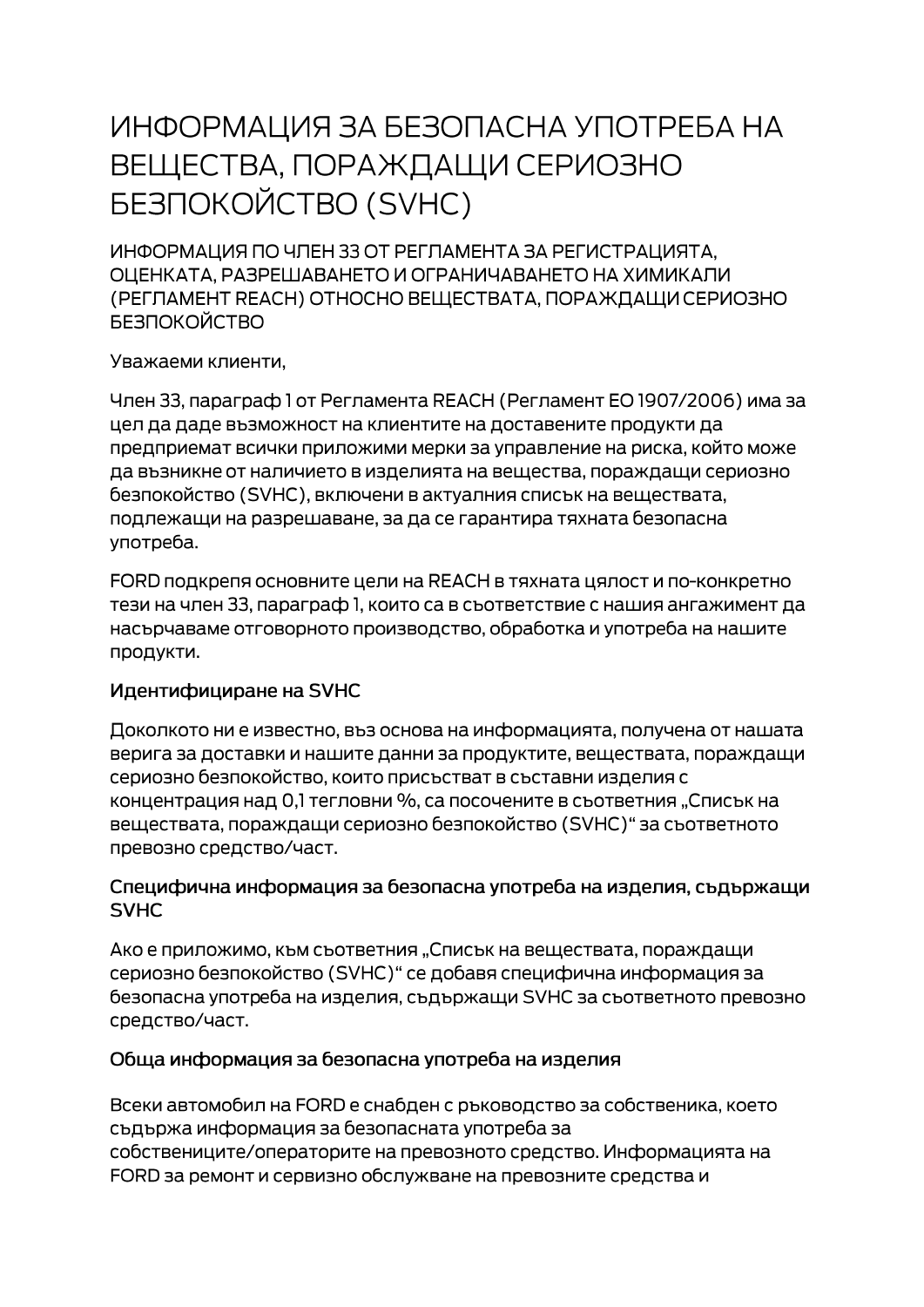оригиналните части обхваща и информация за безопасната употреба от страна на техническия персонал.

Когато се съдържат в части от превозното средство, посочените вещества в сьответния "Списък на вешествата, пораждащи сериозно безпокойство (SVHC)" за конкретния автомобил/част са включени така, че да се сведе до миниум евентуалното излагане на клиентите на съответното вещество, като опасността за хората или околната среда може да бъде изключена, докато автомобилът и неговите части се използват по предназначение и докато всички ремонти, сервизно обслужване и поддръжка се извършват в съответствие с техническите инструкции за тези дейности и стандартните добри практики в бранша.

Излезлите от употреба превозни средства могат да бъдат изхвърляни законно в Европейския съюз само чрез предаването им в оторизирани сьоръжения за третиране (АТЕ). Автомобилните части трябва да се изхвърлят в съответствие с приложимото местно законодателство и насоки на местните органи.

## Модел: Ford EcoSport

Списък на веществата, пораждащи сериозно безпокойство (SVHC) въз основа на Списъка на ЕСНА на веществата, подлежащи на разрешаване, към 1 януари 2022 г.

### Специфична информация за безопасна употреба на изделия, съдържащи SVHC

Не се изисква специфична информация за безопасна употреба – спазвайте Общата информация за безопасна употреба на изделията.

| <b>Commodity</b>                                          | <b>REACH SVHCs</b>                   |
|-----------------------------------------------------------|--------------------------------------|
| <b>A/C Compressor</b>                                     | Lead[7439-92-1]                      |
| A/C Lines, Receiver Drier and<br><b>Accumulator</b>       | Lead[7439-92-1]                      |
| <b>ABS/ESC Module</b>                                     | Lead[7439-92-1]                      |
| <b>Accessories</b>                                        | 1,2-Dimethoxyethane[110-71-4]        |
|                                                           | 1-Methyl-2-pyrrolidone[872-50-4]     |
|                                                           | C,C'-azodi(formamide)[123-77-3]      |
|                                                           | Lead[7439-92-1]                      |
| <b>Adaptive Cruise Control</b>                            | Lead[7439-92-1]                      |
| <b>AIS - Air Cleaner and Low</b><br><b>Pressure Ducts</b> | Lead[7439-92-1]                      |
| <b>AIS - High Pressure Ducts</b>                          | Imidazolidine-2-thione[96-45-7]      |
|                                                           | Lead[7439-92-1]                      |
| <b>Alternator</b>                                         | 4,4'-Isopropylidenediphenol[80-05-7] |
|                                                           | Lead[7439-92-1]                      |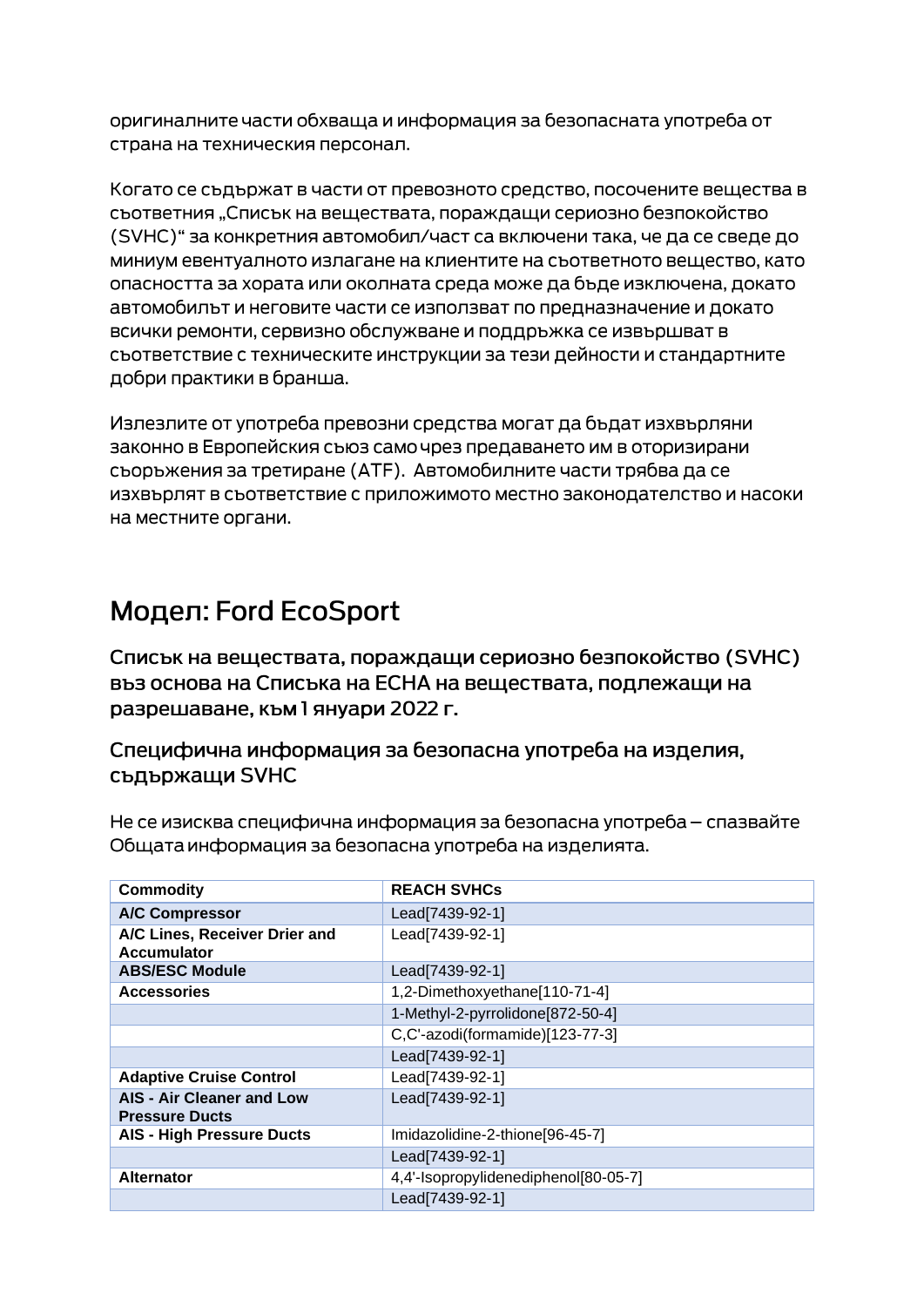| Antenna                                                          | Lead[7439-92-1]                                             |
|------------------------------------------------------------------|-------------------------------------------------------------|
| <b>Appliques (Pillar, Decklid, Roof)</b>                         | Lead[7439-92-1]                                             |
| <b>Audio and Navigation Head Units</b>                           | Lead[7439-92-1]                                             |
| <b>Badges</b>                                                    | 2-ethylhexyl 10-ethyl-4,4-dioctyl-7-oxo-8-oxa-3,5-dithia-4- |
|                                                                  | stannatetradecanoate[15571-58-1]                            |
| <b>Battery</b>                                                   | Lead[7439-92-1]                                             |
| <b>Body Structure - Decklid/Liftgate</b>                         | C,C'-azodi(formamide)[123-77-3]                             |
| (incl Hinge/Supt)                                                |                                                             |
|                                                                  | Lead[7439-92-1]                                             |
| <b>Body Structure - Floor Pan - Front</b>                        | Lead[7439-92-1]                                             |
| <b>Floor and Side Sill</b>                                       |                                                             |
| <b>Body Structure - Front End</b><br><b>Structure</b>            | Imidazolidine-2-thione[96-45-7]                             |
| <b>Body Structure - Hood Assembly</b>                            | 2-(2H-Benzotriazol-2-yl)-4,6-ditertpentylphenol[25973-55-1] |
| (incl Hinge/Supt)                                                |                                                             |
| Bodyside, Wheel Arch, Rocker                                     | 2-(2H-Benzotriazol-2-yl)-4,6-ditertpentylphenol[25973-55-1] |
| <b>Moldings</b>                                                  |                                                             |
|                                                                  | C,C'-azodi(formamide)[123-77-3]                             |
| <b>Brake - Parking</b>                                           | Lead[7439-92-1]                                             |
| <b>Brake Actuation</b>                                           | Lead[7439-92-1]                                             |
| <b>Brake Tubes and Hoses</b>                                     | Lead[7439-92-1]                                             |
| <b>Brakes - Caliper &amp; Anchor Brkt</b>                        | Lead[7439-92-1]                                             |
| Assy (Front, Rear)                                               |                                                             |
| <b>Brakes - Drum (Front/Rear)</b>                                | Lead[7439-92-1]                                             |
| <b>Bumpers Beams (Un-Exposed) -</b><br><b>Front/Rear</b>         | Lead[7439-92-1]                                             |
| <b>CHMSL</b>                                                     | Lead[7439-92-1]                                             |
| <b>Console Floor/Rear</b>                                        | 2-(2H-Benzotriazol-2-yl)-4,6-ditertpentylphenol[25973-55-1] |
| <b>Control Arm and Bushing</b><br><b>Assembly</b>                | Cobalt-dichloride[7646-79-9]                                |
| <b>EDS Wiring Assembly &amp;</b>                                 | 6,6'-Di-tert-butyl-2,2'-methylenedi-p-cresol[119-47-1]      |
| <b>Components</b>                                                |                                                             |
|                                                                  | Lead[7439-92-1]                                             |
| <b>EGR System (Gas/Diesel)</b>                                   | Lead[7439-92-1]                                             |
| <b>Electro/Mechanical Devices</b>                                | Lead[7439-92-1]                                             |
| <b>Electronic Control Panel and CCH</b>                          | Lead[7439-92-1]                                             |
|                                                                  | N,N-Dimethylacetamide[127-19-5]                             |
|                                                                  | Octamethylcyclotetrasiloxane[556-67-2]                      |
| <b>Electronic Modules - Displays</b>                             | 2-(2H-Benzotriazol-2-yl)-4,6-ditertpentylphenol[25973-55-1] |
|                                                                  | Lead[7439-92-1]                                             |
| <b>Electronic Modules - SYNC</b>                                 | Lead[7439-92-1]                                             |
| <b>Engine Covers and Badges</b>                                  | Lead[7439-92-1]                                             |
| <b>Engine Sealing (Including head</b><br>gaskets)                | Lead[7439-92-1]                                             |
| <b>Engine Water Pumps</b>                                        | Lead[7439-92-1]                                             |
| <b>Evaporator and Blower Assemby</b>                             | Lead[7439-92-1]                                             |
| (HVAC Module)                                                    |                                                             |
| <b>Fan/Radiator Module</b>                                       | Lead[7439-92-1]                                             |
| <b>FEAD</b>                                                      | Lead[7439-92-1]                                             |
| <b>Fuel Canister Assembly</b>                                    | Lead[7439-92-1]                                             |
| <b>Fuel Injection</b>                                            | Imidazolidine-2-thione[96-45-7]                             |
| <b>Fuel Lines</b>                                                | Lead[7439-92-1]                                             |
| <b>Fuel Tanks</b>                                                | Lead[7439-92-1]                                             |
|                                                                  |                                                             |
| <b>GOR and Radiator Support</b><br><b>Headlamp / Side Marker</b> | Lead[7439-92-1]<br>Diboron-trioxide[1303-86-2]              |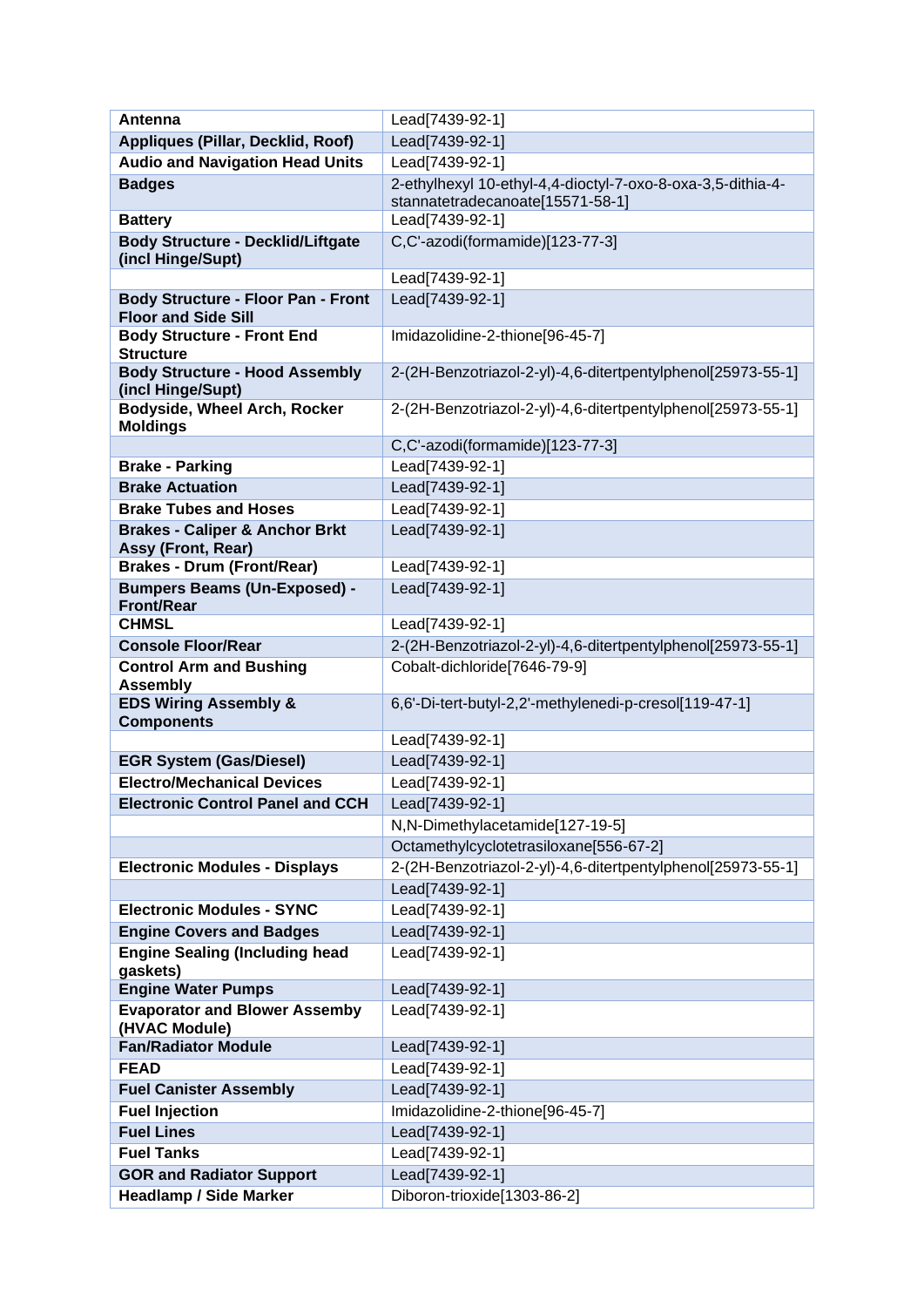|                                                        | Lead[7439-92-1]                                                                 |
|--------------------------------------------------------|---------------------------------------------------------------------------------|
| I/S Mirror                                             | Lead[7439-92-1]                                                                 |
| <b>Instrument Cluster</b>                              | Lead[7439-92-1]                                                                 |
| <b>Interior Lighting</b>                               | 4,4'-Isopropylidenediphenol[80-05-7]                                            |
|                                                        | Lead[7439-92-1]                                                                 |
| <b>IP Substrate and Ducts</b>                          | C,C'-azodi(formamide)[123-77-3]                                                 |
| Latches - Hood, Decklid and<br><b>Liftgate Latches</b> | C,C'-azodi(formamide)[123-77-3]                                                 |
|                                                        | Lead[7439-92-1]                                                                 |
| <b>Latches - Side Door/Latch Mini</b>                  | Cobalt-dinitrate[10141-05-6]                                                    |
| <b>Module</b>                                          |                                                                                 |
|                                                        | Lead[7439-92-1]                                                                 |
| <b>Leaf Screen</b>                                     | C,C'-azodi(formamide)[123-77-3]                                                 |
| <b>Locks</b>                                           | 1,2-Dimethoxyethane[110-71-4]                                                   |
|                                                        | Lead[7439-92-1]                                                                 |
| <b>Mirrors</b>                                         | Lead[7439-92-1]                                                                 |
| <b>Paint</b>                                           | 2-(2H-Benzotriazol-2-yl)-4,6-ditertpentylphenol[25973-55-1]                     |
| <b>PATS Transceiver</b>                                | Lead[7439-92-1]                                                                 |
| <b>Pedal Box</b>                                       | 6,6'-Di-tert-butyl-2,2'-methylenedi-p-cresol[119-47-1]                          |
| <b>Powertrain Control Module</b><br>(PCM/EEC/ ECM)     | Lead[7439-92-1]                                                                 |
| <b>PT Mounts</b>                                       | Lead[7439-92-1]                                                                 |
| <b>PT Sensors</b>                                      | Lead[7439-92-1]                                                                 |
| <b>Radiator Assembly</b>                               | Lead[7439-92-1]                                                                 |
| <b>Rain and Daylight Sensor</b>                        | 1,3,5-Tris(oxiranylmethyl)-1,3,5-triazine-2,4,6(1H,3H,5H)-<br>trione[2451-62-9] |
| <b>Sealing - Door Dynamic Seals</b>                    | C,C'-azodi(formamide)[123-77-3]                                                 |
| <b>Seat Belts (Front and Rear)</b>                     | Lead[7439-92-1]                                                                 |
| <b>Seats - Foam - Cut and Sew</b>                      | C,C'-azodi(formamide)[123-77-3]                                                 |
| Seats - JIT                                            | Lead[7439-92-1]                                                                 |
| <b>Seats - Structures</b>                              | Lead[7439-92-1]                                                                 |
| <b>Shifter Cables/Brackets - Auto</b>                  | C,C'-azodi(formamide)[123-77-3]                                                 |
|                                                        | Lead[7439-92-1]                                                                 |
| <b>Shock Absorbers</b>                                 | Lead[7439-92-1]                                                                 |
| Side Air Bag (SAB) and Curtain<br>Air Bag (CAB)        | 6,6'-Di-tert-butyl-2,2'-methylenedi-p-cresol[119-47-1]                          |
| <b>Side and Rear Vision (BLIS)</b>                     | Lead[7439-92-1]                                                                 |
| <b>Speakers / Tweeters</b>                             | N,N-Dimethylacetamide[127-19-5]                                                 |
| <b>Spoiler</b>                                         | C,C'-azodi(formamide)[123-77-3]                                                 |
| <b>Steering Column</b>                                 | Lead[7439-92-1]                                                                 |
| <b>Steering Gear and Linkage</b>                       | Lead[7439-92-1]                                                                 |
| <b>Steering Wheel, Drive Air Bag</b>                   | Lead[7439-92-1]                                                                 |
|                                                        | Silicic acid, lead salt[11120-22-2]                                             |
|                                                        | Tris(nonylphenyl)phosphite[26523-78-4]                                          |
| <b>Suspension Link Components</b>                      | Lead[7439-92-1]                                                                 |
| <b>Switches - General Use</b>                          | 4,4'-Isopropylidenediphenol[80-05-7]<br>Lead[7439-92-1]                         |
|                                                        |                                                                                 |
| Switches - Headlamp. Window &<br>Door                  | 4,4'-Isopropylidenediphenol[80-05-7]                                            |
|                                                        | Lead[7439-92-1]                                                                 |
| <b>Switches - Steering Column</b>                      | 4,4'-Isopropylidenediphenol[80-05-7]                                            |
| <b>Temperature Sensors - Climate</b>                   | 1,3,5-Tris(oxiranylmethyl)-1,3,5-triazine-2,4,6(1H,3H,5H)-                      |
|                                                        | trione[2451-62-9]                                                               |
|                                                        | Lead[7439-92-1]                                                                 |